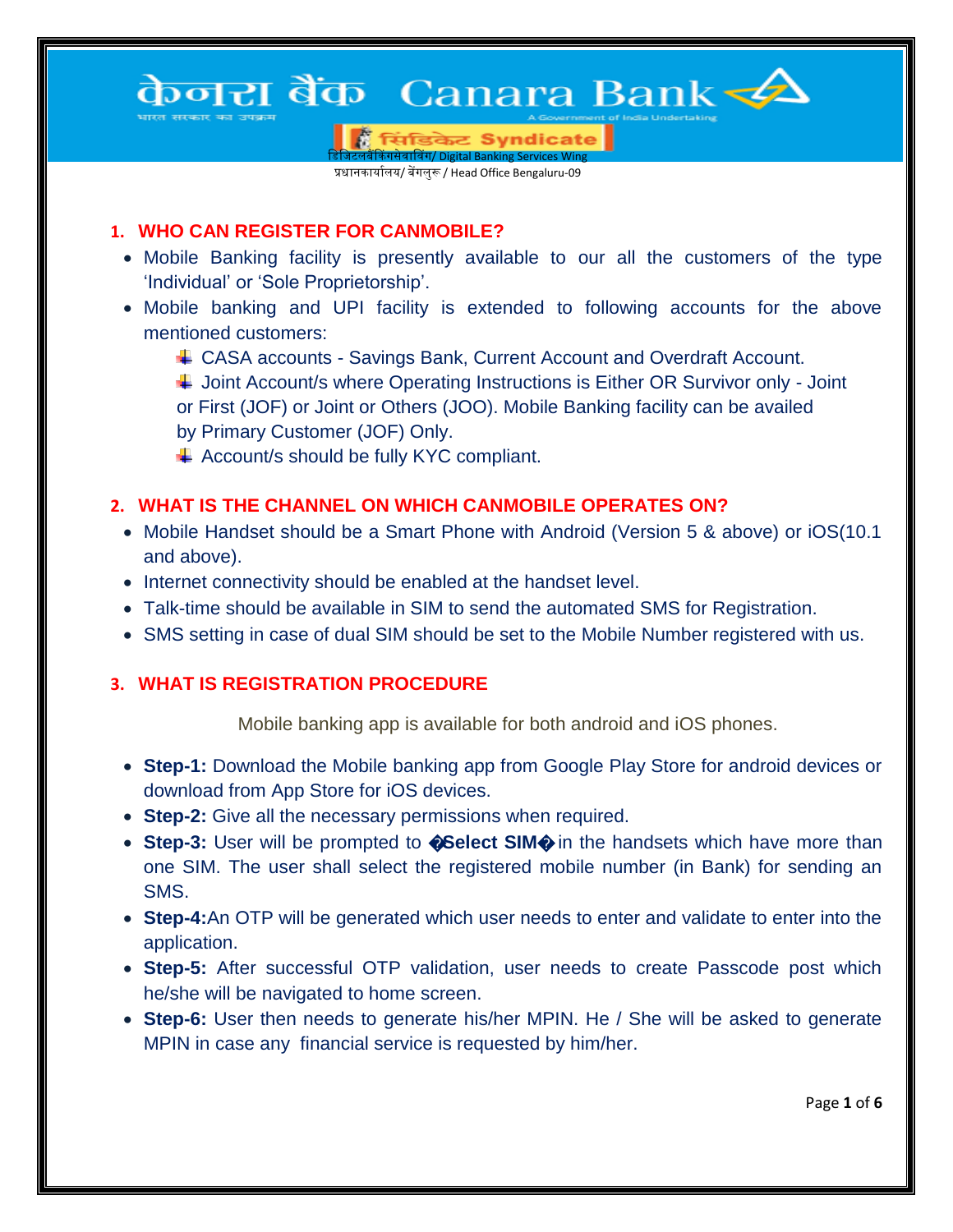## केनरा बैंक) Canara Bank < $\blacktriangle$

.<br>बिलिया/ Digital Banking Services Win प्रधानकार्यालय/ बेंगलुरू / Head Office Bengaluru-09

**Step-7:** Set MPIN screen will open when user accesses any service in **@Banking** for the first time.

सिंडिकेट Syndicate

- **Step-8:** User can set his/her own MPIN.
- **Step-9:**He/she will be asked to activate account by entering debit card details as requested in screen. User needs to keep debit card information ready at the time of registration.
- **Step-10:**After successful validation of debit card details, user will be able to access Canara Bank Mobile Banking.

NOTE: Registered mobile number is one which is updated and linked with customer ID of bank account number of the customer in CBS (FP:CIM09).

#### **4. FORGOT MPIN?**

If user has forgotten the MPIN, he can get the MPIN after login in CANDI App inProfile  $\rightarrow$ Forgot MPIN.

#### **5. FORGOT PASSCODE?**

- Following steps are to be followed in case user forgets Passcode.
	- ↓ Click on Forgot Passcodelink on login screen.
	- ↓ User will be prompted to **©Select SIM** in the handsets which have more than one SIM. The user Shall select the registered mobile number (in Bank) for sending an SMS.An OTP will be generated which user needs to enter and Validate to enter theapplication.

↓ User will be given an option to create Passcode. User needs to re-enter Passcode to confirm.

#### **6. "SOMEBODY ELSE IS TRYING TO USE MOBILE BANKING FOR USER ID: \_\_\_\_\_**  WITH MOBILE NUMBER +91  $\hspace{0.1cm}$  "?

- This error mostly occurs in dual SIM handsets when the customer is trying to access Mobile Banking from his unregistered mobile number. In dual SIM handset, one is Master SIM slot and the other one is slave. User need to disable his other unregister SIM.
- It also happens when some third person is trying to use the credentials of Mobile Banking of another user.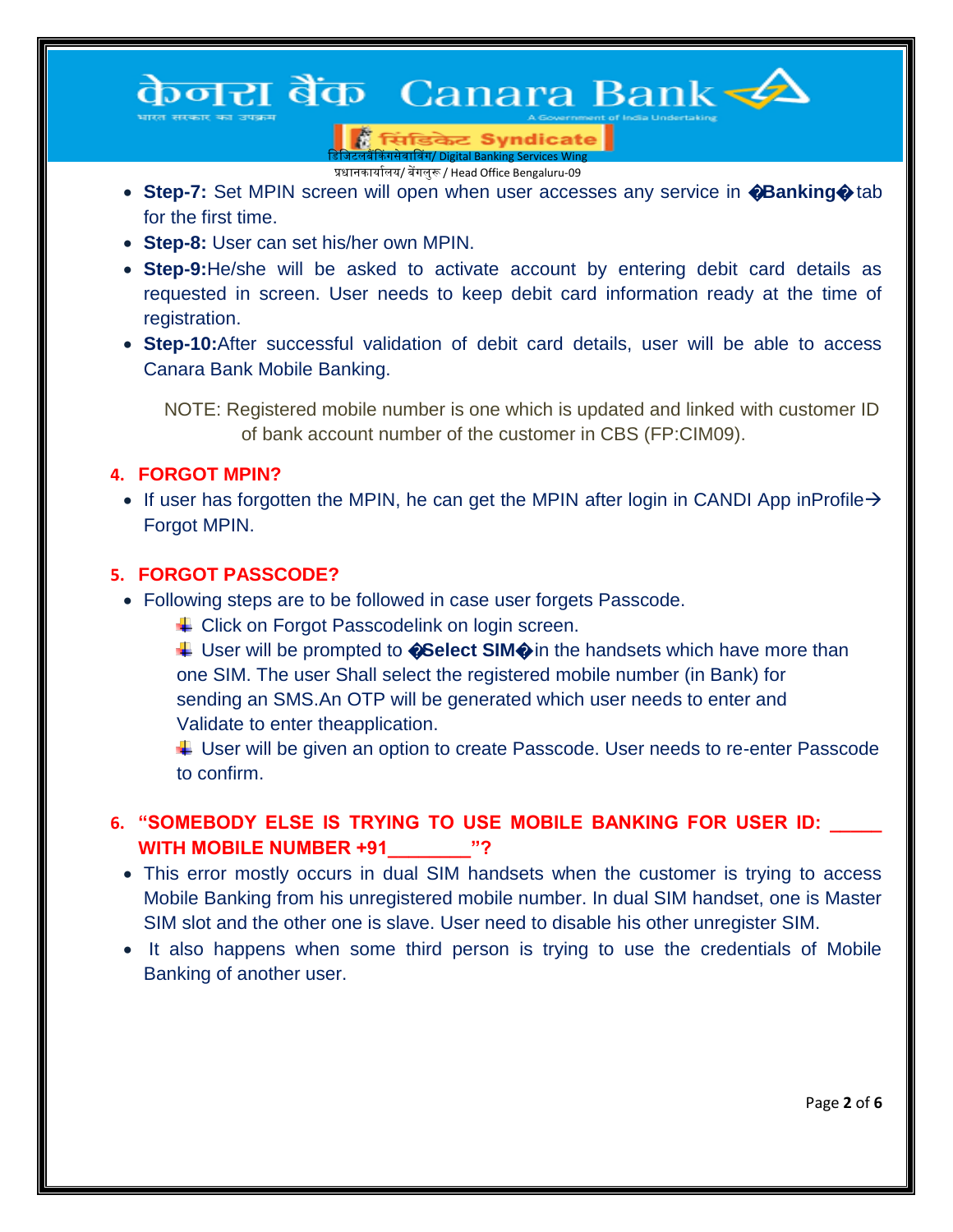## केनरा बैंक) Canara Bank स्ट्री

सिंडिकेट Syndicate <mark>क्रेंगसेवाविंग/ Digital Banking Services Wir</mark>

प्रधानकार्यालय/ बेंगलुरू / Head Office Bengaluru-09

#### **7. WHAT IS MPIN AND WHAT IS THE LENGTH OF MPIN?**

 MPIN is Mobile Personal Identification Number to be set by user according to their wish. MPIN must be 6 numerical digits.

### **8. HOW TO ADD OR DELETE ACCOUNTS FOR MOBILE BANKING?**

- Add the account by **Logging into Application**  $\rightarrow$  **Account**  $\rightarrow$  **Manage Accounts**  $\rightarrow$ **Add New Account.**
- Delete the account by Logging into Application  $\rightarrow$  Account  $\rightarrow$  Manage Accounts  $\rightarrow$ **To delete the account**, tap on the delete icon against the account and confirm for deletion.

#### **9. WHAT IS BENIFICIARY?**

• Beneficiary option allows creating Beneficiaries for transfer of funds within Canara Bank and Outside Canara Bank. Before initiating funds transfer, users need to register beneficiary with all details, to be reused in future without inserting all details again and again.

## **10. HOW TO TRANSFER FUNDS WITHIN CANARA BANK ACCOUNT?**

• Log into the application under Transfers Select Within Bank  $\rightarrow$  Select Beneficiary then Enter Amount in rupees put remarks in next row(it's optional)  $\rightarrow$  Next  $\rightarrow$  Confirm  $\rightarrow$  Enter MPIN.

## **11. HOW TO TRANSFER FUNDS TO OTHER THAN CANARA BANK ACCOUNTS?**

 Transfer of Funds to other than Canara Bank accounts is to be done through options available under Transfers  $\rightarrow$  Other Banks (IMPS)  $\rightarrow$  Select Beneficiary then Enter Amount in rupees put remarks in next row (it's optional)  $\rightarrow$  Next  $\rightarrow$  Confirm  $\rightarrow$  Enter MPIN

## **12. WHAT IS INSTANT MONEY TRANSFER 24x7?**

 Instant Money transfer 24x7 uses IMPS service for inter-bank funds transfer. Funds Transfer takes place in real time i.e., amount gets credited to beneficiary instantaneously and it works 24x7x365 on IMPS platform of NPCI.

## **13. HOW TO DO A MOBILE TOP-UP?**

• Login into Application  $\rightarrow$  Life Style $\rightarrow$  Recharge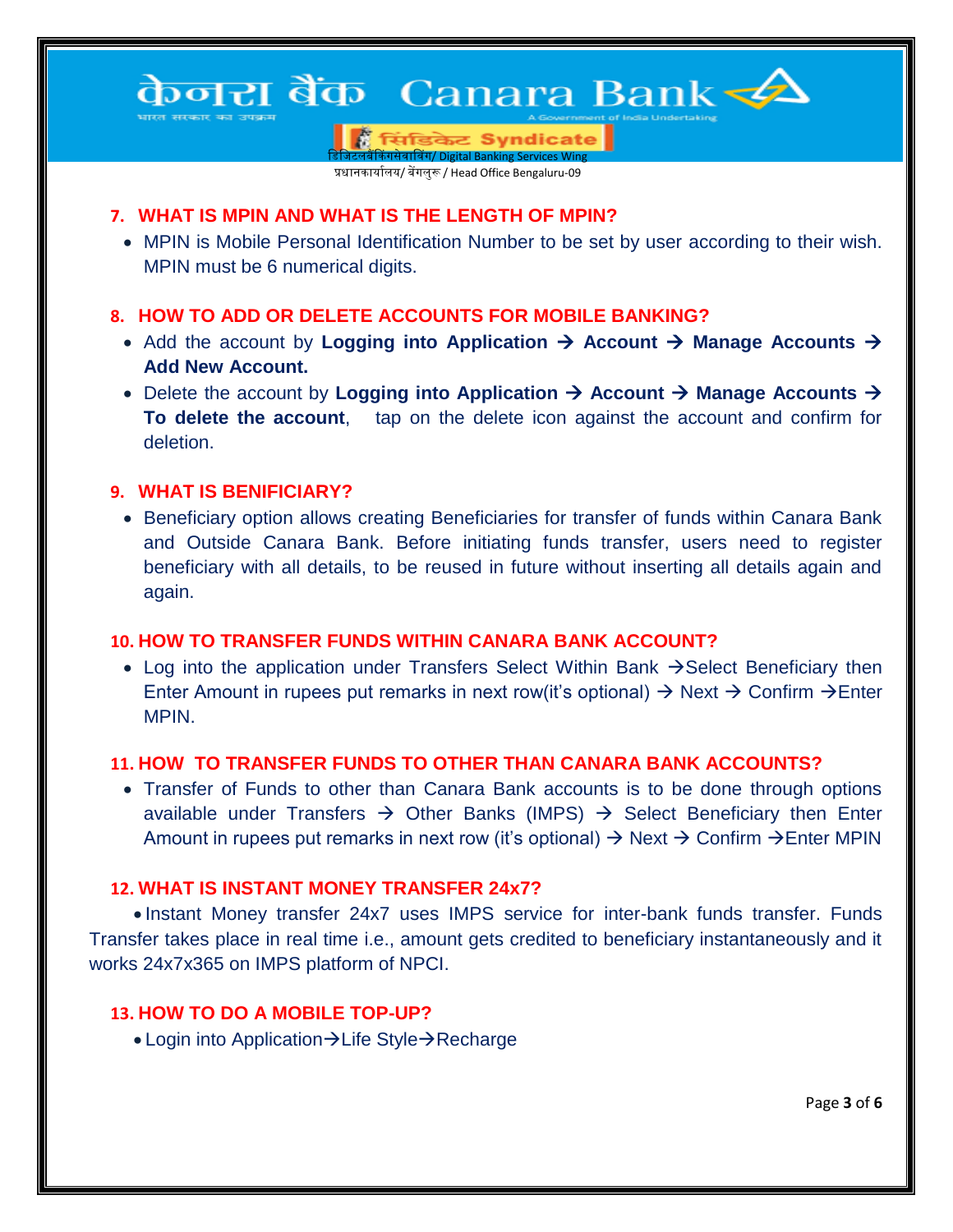## केनरा बैंक) Canara Bank <del><⁄</del>2

सिंडिकेट Syndicate <u>विंग/ Digital Banking Services Win</u>

प्रधानकार्यालय/ बेंगलुरू / Head Office Bengaluru-09

#### **14. HOW TO DO A DTH RECHARGE?**

• Login into Application  $\rightarrow$  Bill Pay (Available in bottom Scroll Bar) $\rightarrow$ Click on Bill Pay icon  $\rightarrow$ DTH

#### **15. HOW TO CHANGE THE MPIN?**

Login into Application->Profile->Change MPIN.

#### **16. HOW TO DE-REGISTER MOBILE BANKING SERVICES?**

• Login into Application  $\rightarrow$  Profile $\rightarrow$  De-Register.

#### **17. REQUESTING FOR OTP IN DUAL SIM HANDSET?**

Ensure that, in hand set register SIM always primary for sending SMS.

## **18. WHILE TRANSFERING FUNDS OR USING M-COMMERCE FACILITY, IF THE ACCOUNT IS DEBITED BUT NOT CREDITED TO BENEFICIARY/M-COMMERCE TRANSACTION NOT EFFECTED. WHAT IS TO BE DONE?**

 User will be refunded the amount in T+1 day. In case even after that amount is not credited to their account, they should send e-mail to the following mail IDs furnishing the details as under:-

Mail to[:horeconhelpdesk@canarabank.com](mailto:horeconhelpdesk@canarabank.com) or [hosettlement@canarabank.com](mailto:hosettlement@canarabank.com) with following format

- Name of User: ₩.
- Mobile no of User: ₩.
- Amount Transacted: ₩.
- ₩. Date of Transaction:
- RRN No:

#### **19. WHOM TO CONTACT FOR ANY QUERIES?**

 Contact Toll Free number 1800 425 0018/1800 103 0018 to talk to the call agents for clarifications just by tapping on the phone icon under "contact us".

#### **20. WHEN HANDSET IS CHANGED, WHAT SHOULD BE DONE?**

Page **4** of **6**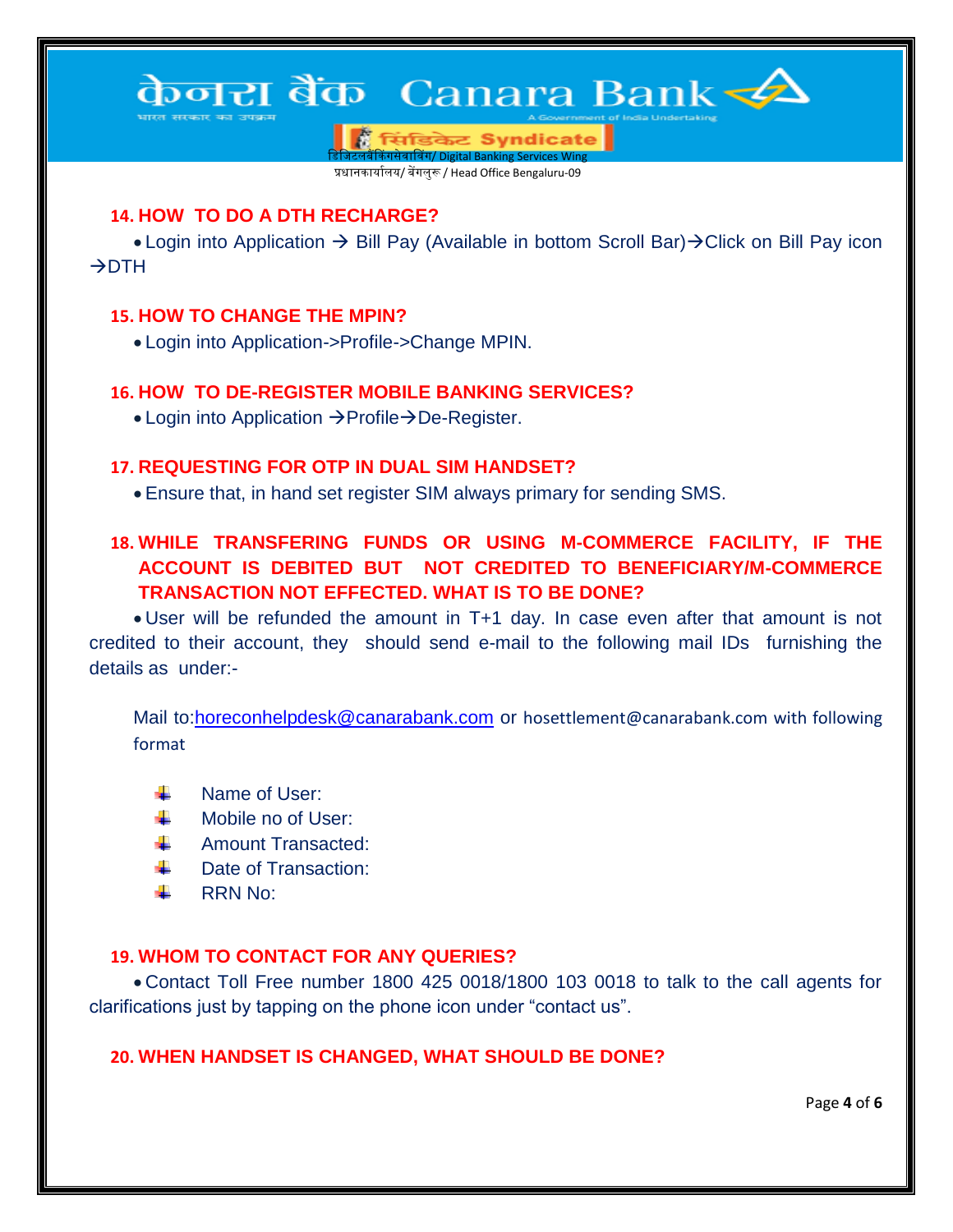## केनरा बैंक) Canara Bank <del><</del>2

सिंडिकेट Syndicate <u>.</u><br>बिंग/ Digital Banking Services W

प्रधानकार्यालय/ बेंगलुरू / Head Office Bengaluru-09

- Login to application  $\rightarrow$  Go to Profile  $\rightarrow$  Click De-Register
- After successful deregistration go for Fresh Registration

### **21. WHEN THE MOBILE NUMBER IS CHANGED. WHAT IS TO BE DONE?**

 Whenever users changes the mobile number, they should update the same in their account in CBS by visiting their branch. Once branch updates the new mobile number in CBS, it is the responsibility of the user to deregister through Login to application  $\rightarrow$  Go to Profile  $\rightarrow$ Click De-Register from the Mobile Banking and afresh.

### **22. IF MOBILE HANDSET IS LOST, WHETHER THE FINDER CAN DO MOBILE BANKING. WHAT PRECAUTIONS ARE REQUIRED TO BE TAKEN?**

 The finder of mobile handset would not be able to put through the transactions unless they know the Passcode and MPIN.

 Users should not share their Passcode and MPIN and ATM card credentials to anybody. The same needs to be kept confidential for self-guarding from fraudsters.

#### **23. WHAT IS MMID AND HOW TO GENERATE MMID?**

MMID is Mobile Money Identifier.

 Those user who wishes to Send or Received Money through MMID instead of Combination of Account Number + IFSC. They generate MMID and same received through SMS in register mobile number.

• For Generation of MMID Login to App $\rightarrow$ Services $\rightarrow$ Non-Financial Services $\rightarrow$ Get  $MMID \rightarrow$  Select Appropriate Account and Proceed  $\rightarrow$  Get MMID

#### **24. IF MMID IS FORGOTTEN, HOW TO RETRIEVE IT?**

• Login to App $\rightarrow$ Services $\rightarrow$ Non-Financial Services $\rightarrow$ Get MMID $\rightarrow$ Select Appropriate Account and Proceed  $\rightarrow$  Get MMID

#### **25. WHAT IS CHEQUE BOOK REQUEST? HOW WILL I RECEIVE MY CHEQUE BOOK?**

• Login to App $\rightarrow$ Services $\rightarrow$ Non-Financial Services $\rightarrow$ Cheque Book Request $\rightarrow$ Select Appropriate Account and Proceed  $\rightarrow$  Get Cheque Book

 The request will be processed by the concerned Branch and the new cheque book will be dispatched to user"s address updated in CBS.

Page **5** of **6**